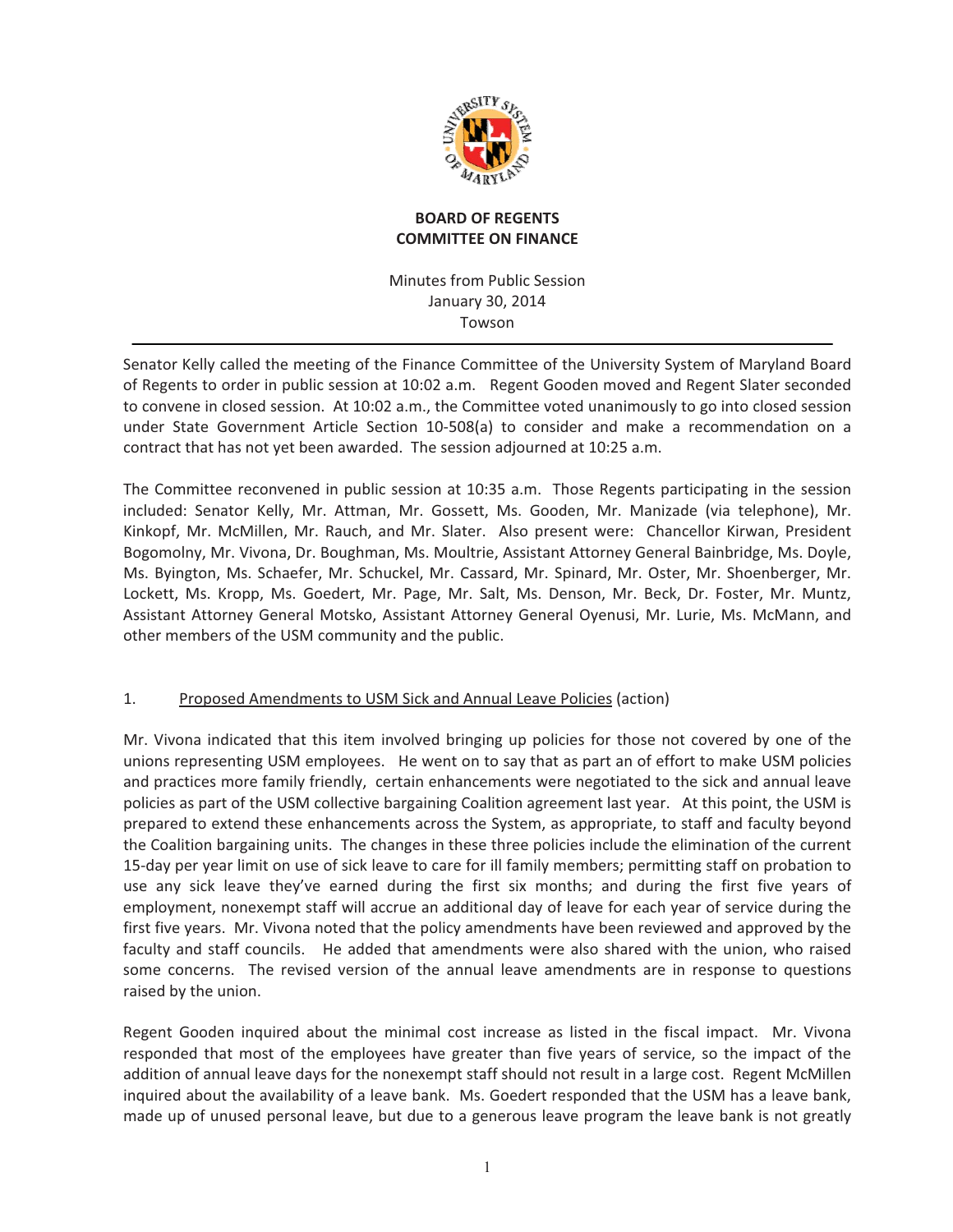utilized. Regent Slater asked about faculty and collegial leave. Mr. Vivona explained that it is a practice in higher education found all over the country. He summed it up as, "you give as much as you put in." He also explained that for those faculty members in an Optional Retirement Program, such as TIAA-CREF, the amount of sick leave accrued by the time of retirement does not provide or enhance service at retirement. In response to a question about unionization of colleges and universities, Mr. Vivona stated that the police are unionized at USM campuses, most nonexempt staff are unionized, and most exempt staff are not unionized. He went on to say that the USM generally tends to reach agreement and contracts are in place with the unions representing USM bargaining groups.

# **The Finance Committee recommended that the Board of Regents approve the amendments to the policies-as-submitted.-**

(Regent Gooden moved recommendation, Regent Slater seconded, unanimously approved)

# 2. Proposed USM Policy on Termination with Prejudice (action)

Moving to the next item, Mr. Vivona declared that this policy is required to comply with a state statute passed by the General Assembly, establishing a termination with prejudice program managed by the Department of Budget and Management (DBM). The statute requires that any employee terminated with prejudice cannot be rehired by any state agency or institution. DBM will maintain a secure database of those terminated with prejudice. While not explicitly defined, conduct by the employee must be egregious. Mr. Vivona stated that he expects few entries by our institutions into the database as key employee safeguards were built into the policy since it is a complete permanent bar of employment. For instance, no employee can be designated to the list without the approval of the institutional president and the Office of the Attorney General. Also, there is also appeal process. In response to a question, Mr. Vivona estimated that likely no more than 100-200 employees were terminated Systemwide in a given year. In closing, he pointed out that the USM institutions would also be required to check the DBM list for new hires of all non-temporary employees.

# **The Finance Committee recommended that the Board of Regents approve the proposed USM Policy on-Termination-with-Prejudice.**-

(Regent Gossett moved recommendation, Regent Gooden seconded, unanimously approved)

# 3. University of Maryland, Baltimore County: Increase in Authorization for the Campus Traffic Safety & Circulation Improvements Project (action)

Mr. Vivona explained that this was a request to augment the capital funds that have already been provided by the General Assembly. UMBC is seeking to increase the project cost by \$1.5 million in order to improve the safe movement of vehicles and pedestrians on the campus. There were several unforeseen matters such as utility duct failures and storm water issues that impacted the bottom line and the campus, understandably, did not want to prune out any safety aspects of the project. He noted that the campus had self-support fund balances to make up the increase in cost. Prior to the vote, Senator Kelly offered, "this is desperately needed!"

**The Finance Committee recommended that the Board of Regents approve for UMBC an increase to the total project cost authorization for the Campus Traffic Safety & Circulation Improvements project** from \$12,962,000 to \$14,462,000 as described in the agenda item.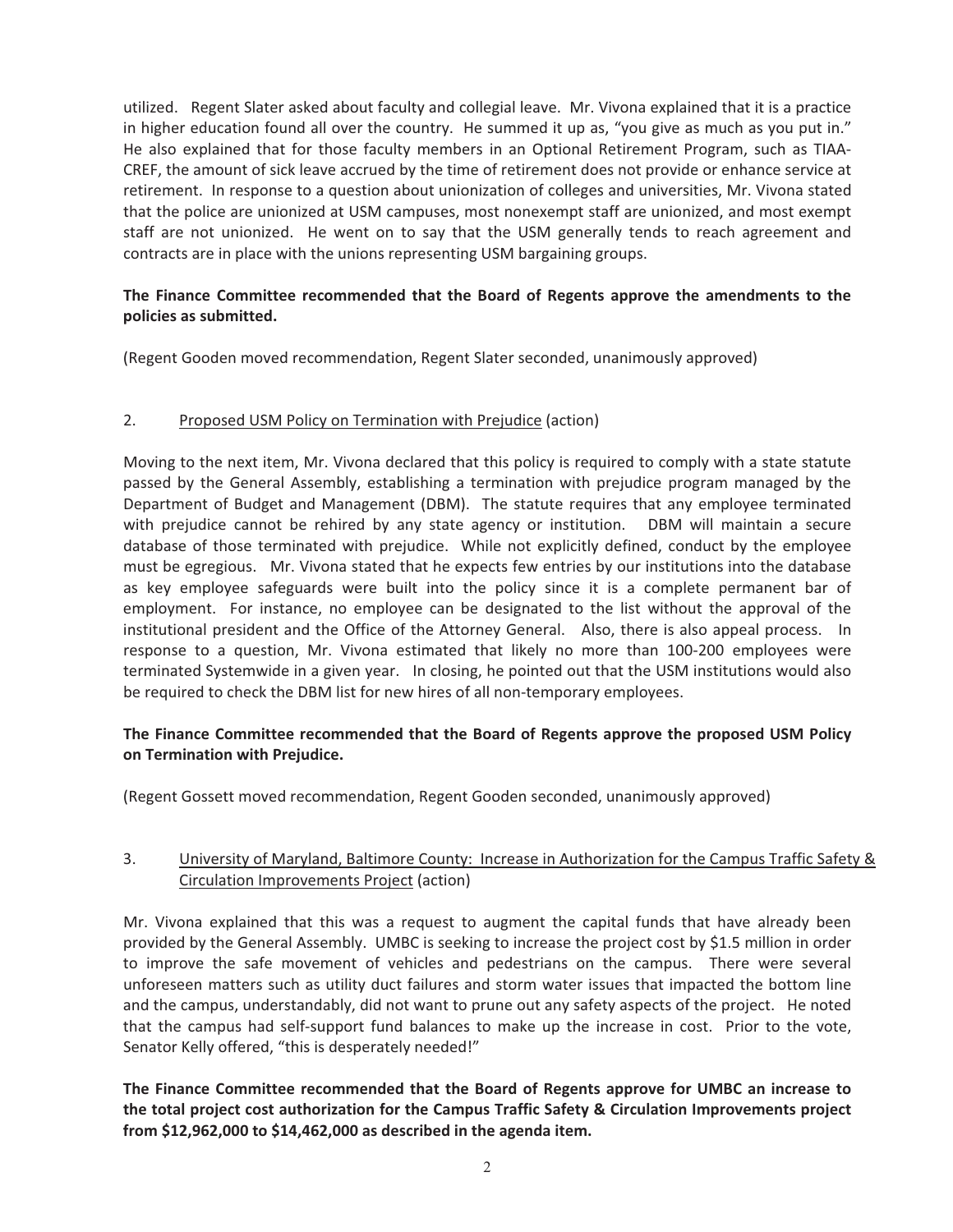(Regent Slater moved recommendation, Regent Gooden seconded, unanimously approved; Regent Kinkopf recused himself from the discussion/vote)

# 4. University of Maryland, Baltimore: Increase in Project Authorization for General Research **Building and Research Equipment (action)**

Mr. Vivona stated that this item dates back to the renegotiation of the contract with Dr. Gallo. The agreement provided that the Institute for Human Virology would occupy the entire facility, which required the relocation of the BioMET program. An additional \$1.8 million is necessary to correct unexpected leaking of heating and chilled water risers in the General Research Building, as well to purchase equipment that will remain in the IHV facility. Mr. Vivona remarked that it was another example of using fund balance for unforeseen items.

The Finance Committee recommended that the Board of Regents approve for the University of Maryland, Baltimore the use of plant funds in the amount of \$1.8 million to complete the renovation **of the General Research Building and to purchase research equipment for the purpose of relocating the BioMET Program from the IHV facility.** 

(Regent Gossett moved recommendation, Regent Gooden seconded, unanimously approved)

# 5. University of Baltimore: 4100 Ashland Avenue and 60 W. Oliver Streets Real Property and Development Transactions (action)

Mr. Vivona introduced the item, noting that the Board had been briefed on the potential of this project for quite some time. Thanks to the help of the Maryland delegation and the president's persistence, a deal is finally within reach. He acknowledged that while the cost is not insignificant, the USPS parcel is strategic to the campus and to the future of UB. To cover the outlay of \$9.1 million, the campus will be advanced some fund balance which it will repay over a period of time. President Bogomolny, addressing the Committee, added his praise for the Maryland "friends," noting that without their help, discussions would have continued for the next 20 years. He also recognized Mr. Cassard as the one who had the unenviable role of dogging the project along. He reported that the site could handle up to 1 million square feet of development, due to its zoning, and did not anticipate any showstopper issues at this point. He added that the UB Foundation will be fully reimbursed. Regent Attman reiterated the importance of this parcel to the University and its master plan, and applauded the efforts of the president and his staff in this endeavor.

**The Finance Committee recommended that the Board of Regents authorize the University of** Baltimore to acquire the Ashland Avenue property, design and construct the replacement VMF building and enter into the exchange agreement with the United States Postal Service to exchange its property located at 60 W. Oliver Street in Baltimore City for property located at 4100 Ashland Avenue In Baltimore City as described above. The University shall conduct necessary due diligence including environmental, site surveys and title searches, and appraisal of any easement areas. The University shall continue to work with the Office of the Attorney General and the USM Office of the Chief **Operating Officer/Vice Chancellor for Administration and Finance during the due diligence phase and will report any substantive issues to the Board during the contingency period.**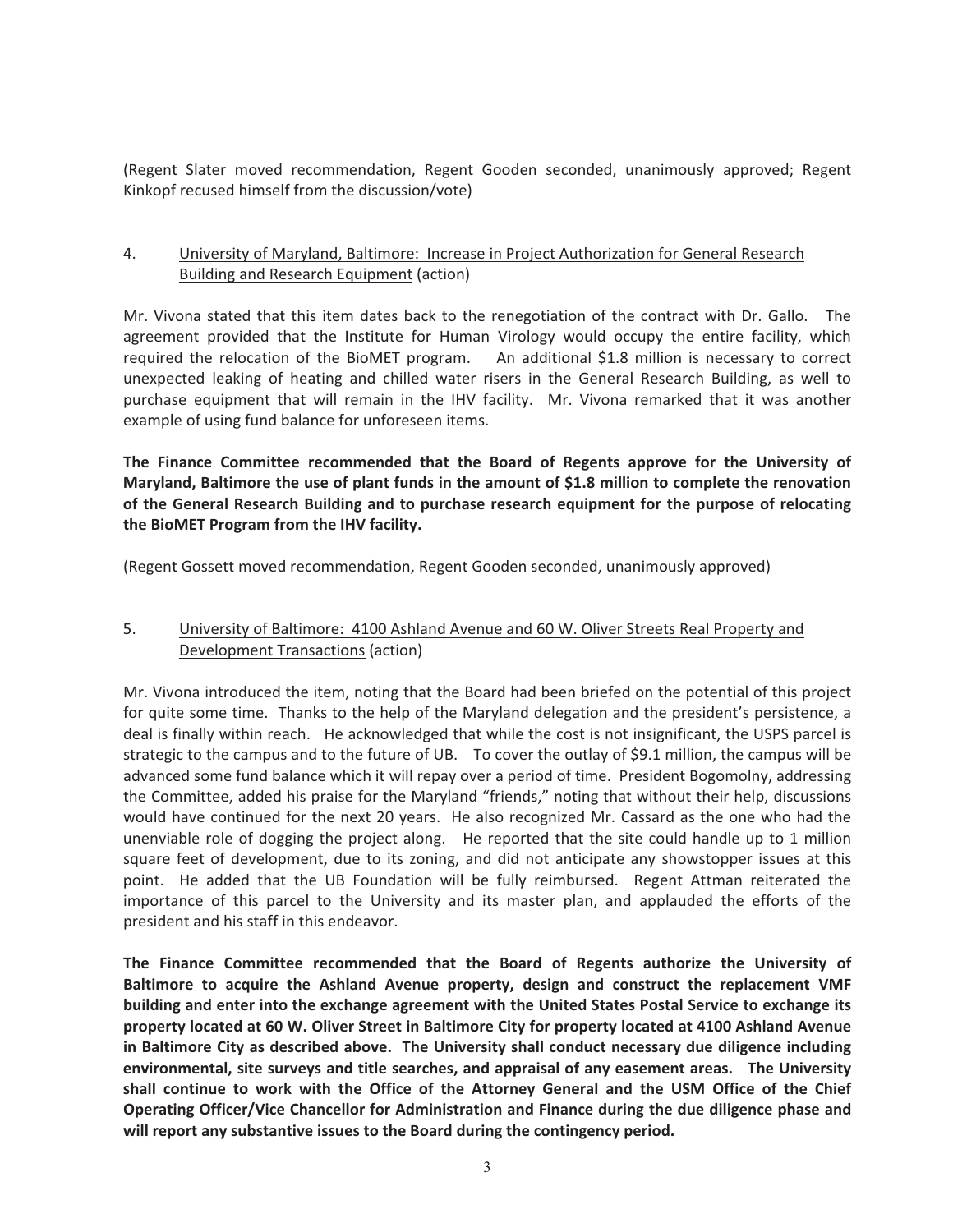(Regent Slater moved recommendation, Regent Gooden seconded, unanimously approved)

# 6. Towson University: Establishment of an Affiliated Foundation for the University Radio Station WTMD (action)

Mr. Vivona summarized the item. Towson is seeking approval to set up an affiliated foundation to improve the management, accountability, and fundraising capabilities for the university radio station, WTMD. The target audiences for fundraising differ between the station and the University. The outside FCC counsel is on board with this action. As required by the FCC, the station's executive director and one other employee will be Towson employees; the rest of the staff will be employees of the new foundation. Mr. Oster acknowledged that the University will not control a majority of the new board, but stated they will have powerful members on the group. Regent Attman confirmed that it's a great station to listen to and added that he recommends it to all of his friends. He also took the opportunity to recognize Stephen Yasko, the station's general manager, in the audience.

**The Finance Committee recommended that the Board of Regents approve for Towson University the establishment of an affiliated 501(c)(3) foundation in support of the campus radio station WTMD consistent with the USM Policy on Affiliated Foundations.** 

(Regent Attman moved recommendation, Regent Gossett seconded, unanimously approved)

#### 7. Opening Fall 2013 Enrollment and FY 2014 Estimated FTE Report (information)

Mr. Vivona reminded everyone that the enrollment item had been deferred from the November meeting. While some institutions are turning away enrollment, others have unused capacity. He added that funding is always a consideration. Mr. Vivona pointed out that Maryland is a net exporter of "most selective" students.

Enrollment dropping is a concern; FTE have declined for two straight years now. UMUC accounts for much of the decline. As Chancellor Kirwan explained, they are facing more competition for the online, nontraditional student and even nationally, the for-profits are down as well. This population is countercyclical to the economy, meaning that students abandon studies and return to work when jobs are available as the economy recovers. As second area of enrollment concern is the HBI's. The combined undergraduate enrollment is decreasing yearly and demand appears to be in decline. Looking at Maryland, the school-age demographics suggest a shift. The number of African-Americans does not appear to be growing, while Hispanics will triple. In response to a question, Ms. Moultrie stated that a number of the admissions offices have Spanish-speaking counselors and there has been a special outreach effort to Spanish-speaking families as part of the Way-2-Go-Maryland initiative.

Mr. Vivona reported that the number of students transferring in to the USM is still up and continues to grow. The number of new freshmen in the System also grew. Towson and UMBC reported increases in students.

#### **The enrollment report was accepted for information purposes.**